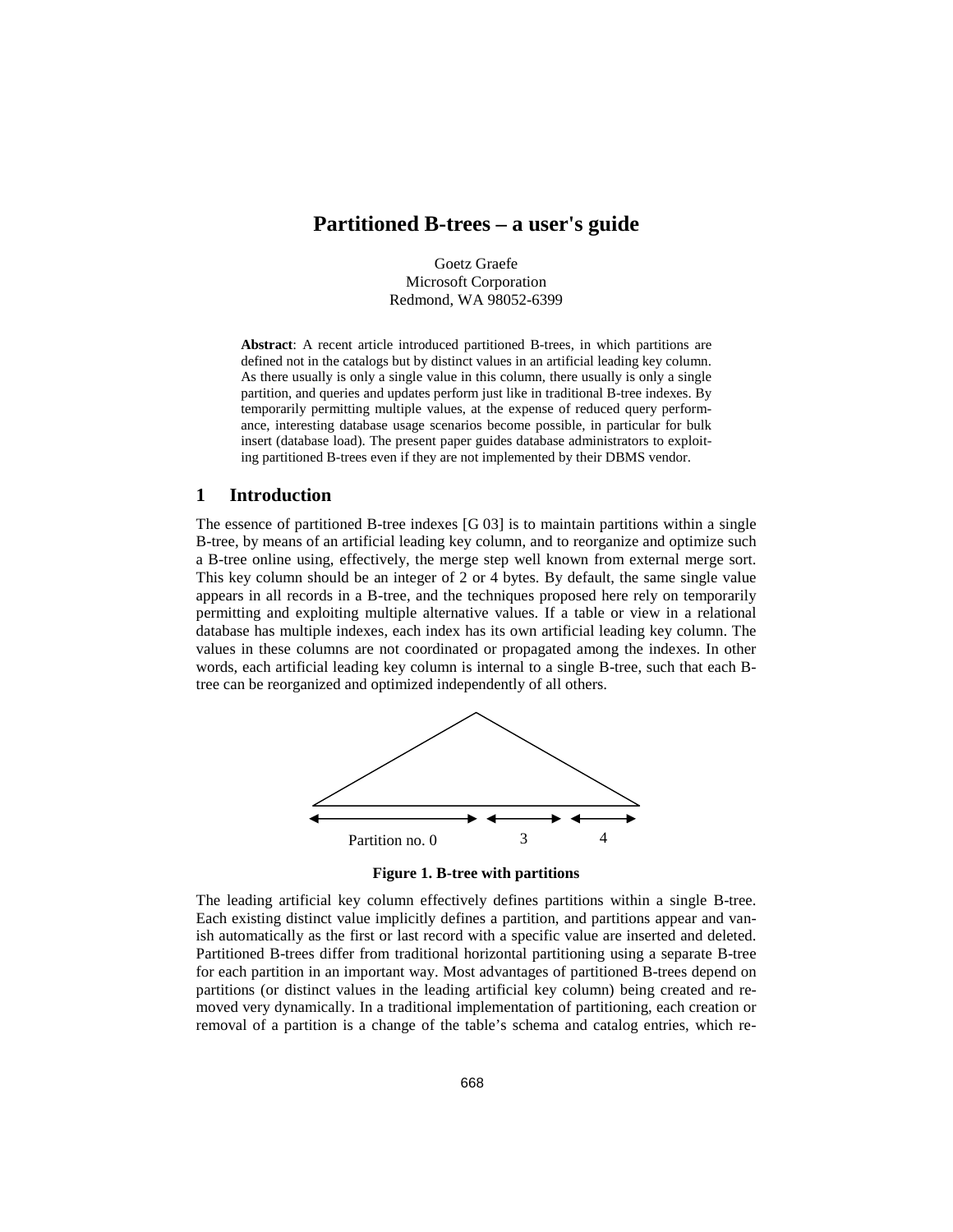quires locks on the table's schema or catalog entries and thus excludes concurrent or longrunning user accesses to the table, as well as forcing recompilation of cached query and update plans. If partitions are created and removed as easily as inserting and deleting rows, smooth continuous operation is relatively easy to achieve.

Queries must probe each partition; while multiple partitions exist, query performance is reduced. Suitable algorithms for searching indexes with multiple partitions have been described elsewhere [LJB 95] and are not considered here in detail. Database management systems vary in their ability to generate and execute such plans; experimentation is required to ensure acceptable query plans are chosen when probing multiple partitions. For sorted scans, the ideal plan merges multiple ordered scans, one per partition. If indexes usually imply statistics and histograms, selectivity estimation may be improved by separate statistics on the user's column only, i.e., without the artificial leading key column.

While partitioned B-trees are very useful for sorting, index creation, and bulk insertion [G 03], the present paper focuses on bulk insertion. Adding a large amount of data to a large, fully indexed data warehouse so far has created a dilemma between dropping and rebuilding all indexes or updating all indexes one record at a time, implying random insertions, poor performance, a large log volume, and a large incremental backup. Partitioned B-trees resolve this dilemma in most cases. Multiple indexes may exist and are maintained correctly, without the need for expensive random insertions into each B-tree. Note that partitioned B-trees offer these advantages without special new data structures, which means that B-trees as implemented and available today can be adapted and used as partitioned B-trees. The present paper provides guidance on how to do so.

## **2 Comparison of bulk insertion strategies**

As an example, assume a table with a clustered index and no other indexes. Assume also that this table already contains 100M rows on 1M pages, and that another 1M rows must be added. This 1% could represent one eight-hour shift within a month, one day within a quarter, or one week within a two-year period – thus, this is a typical scenario in a data warehouse. Finally, assume that the clustered index is not sorted on a time attribute, i.e., integrating the new data into the existing clustered index will require a lot of key searches and random I/Os. If the operation modifies (reads and writes) 1M pages, a database server performing 1,000 I/Os per second will require 2,000 seconds or about ½ hour of dedicated server time. Note that this strategy will require either a large number of key locks or it will lock the entire table for the entire time, completely preventing concurrent updates and queries.

If the database server employs one of the optimized strategies that pre-sort the change set before applying it to an index, we may presume that I/O operations can often move multiple pages at once and will thus be 2-4 times faster than random I/O. Thus, the time to apply the bulk insert is reduced to about ¼ hour. Again, this strategy is likely to lock the entire table for practically the entire time.

In fact, it might be faster to drop the pre-existing index, add the new data, and then build an entirely new index. Adding 1M rows or about 10K pages to a heap is very fast, requiring about 10 seconds. Presuming index creation employs an external merge sort with a single merge step, index creation will require I/O for about 4M pages. Presuming that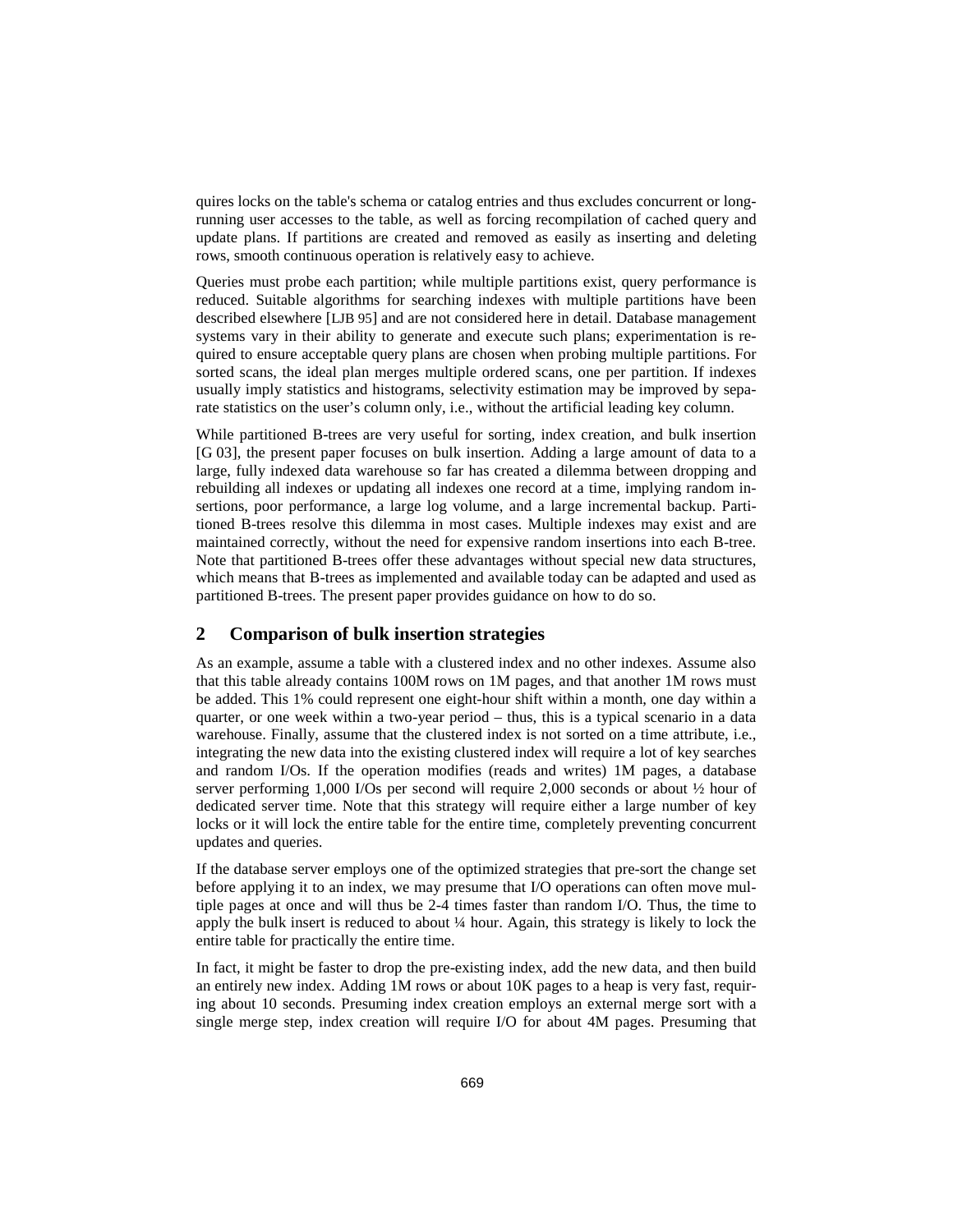sorting uses large I/Os with bandwidth 4 times higher than random I/Os, this strategy will require also about ¼ hour. Even if the update plan and index construction do not lock the entire table and clustered index, concurrent queries and updates will perform extremely poorly due to the missing index.

Now presume that the clustered index has an artificial leading key column, and that the value in this column for all pre-existing rows is 0. The fastest way to insert 1M rows is to insert all of them with a new value for this column, say 1. If so, the pre-existing rows and the new rows will be in separate partitions within the clustered index. All new rows can be appended to the pre-existing B-trees, which permits not only packing new records very densely but also permits optimizations for the insertion logic (no need for a root-to-leaf search for each record), for write I/O (large writes), and for logging (log entire pages rather than single records). If 1M new rows require 10K new pages, this insertion can complete in 10 seconds or less.

The insert set ought to be sorted because appending to a B-tree is faster than inserting into a B-tree. For truly large inserts, the sort operation might require external sorting and thus I/O of its own. In this case, it might make sense to append multiple smaller partitions, each one requiring only an in-memory sort. The reorganization that merges the newly appended partitions into the pre-existing main partition is equally efficient for any small number of new partitions.

Once all records have been inserted into the database, the new partitions ought to be merged into the pre-existing main partition. The important observations are that (1) the pre-existing keys and pages do not need to be locked and are available for concurrent queries and updates at all times, (2) the index is never dropped and concurrent operations proceed with normal performance, (3) the new data are available for queries and updates immediately after the insertion is complete, and (4) partitions can be merged in many small transactions, each transaction merging only a small range of keys from the new partition into the main partition. Because these transactions are small and fast, they are unlikely to interfere very much with concurrent transaction processing.

#### **3 Example SQL commands**

The following code shows some SQL commands in order to illustrate the suggestions above. The SQL code below includes a query as it should be used in all application queries – better yet, the table should be queried through a view that adds this predicate to all queries and it should be updated to a view that enforces the default value for the artificial leading key column in all insertions.

Create table tbl (a varchar(20), b float, c datetime,  $\dots$ ) -- initial, empty table Alter table tbl add column x int not null check (value  $\ge$  = 0) default 0 Insert into tbl  $(x, a, b, c)$  select  $0, \ldots$  from  $\ldots$  -- initial 100M rows, partition 0 Create clustered index clu on tbl  $(x, a)$  -- index with artificial leading key column Insert into tbl  $(x, a, b, c)$  select  $1, \ldots$  from  $\ldots$  -- add 1M rows, partition 1 Insert into tbl  $(x, a, b, c)$  select  $2, \ldots$  from  $\ldots$  -- add another 1M rows …

Insert into tbl  $(x, a, b, c)$  select 5, ... from ... -- add the  $5<sup>th</sup>$  1M rows Select ... from tbl where x in  $(0, 1, 2, 3, 4, 5)$  and  $\dots$  --application query or view